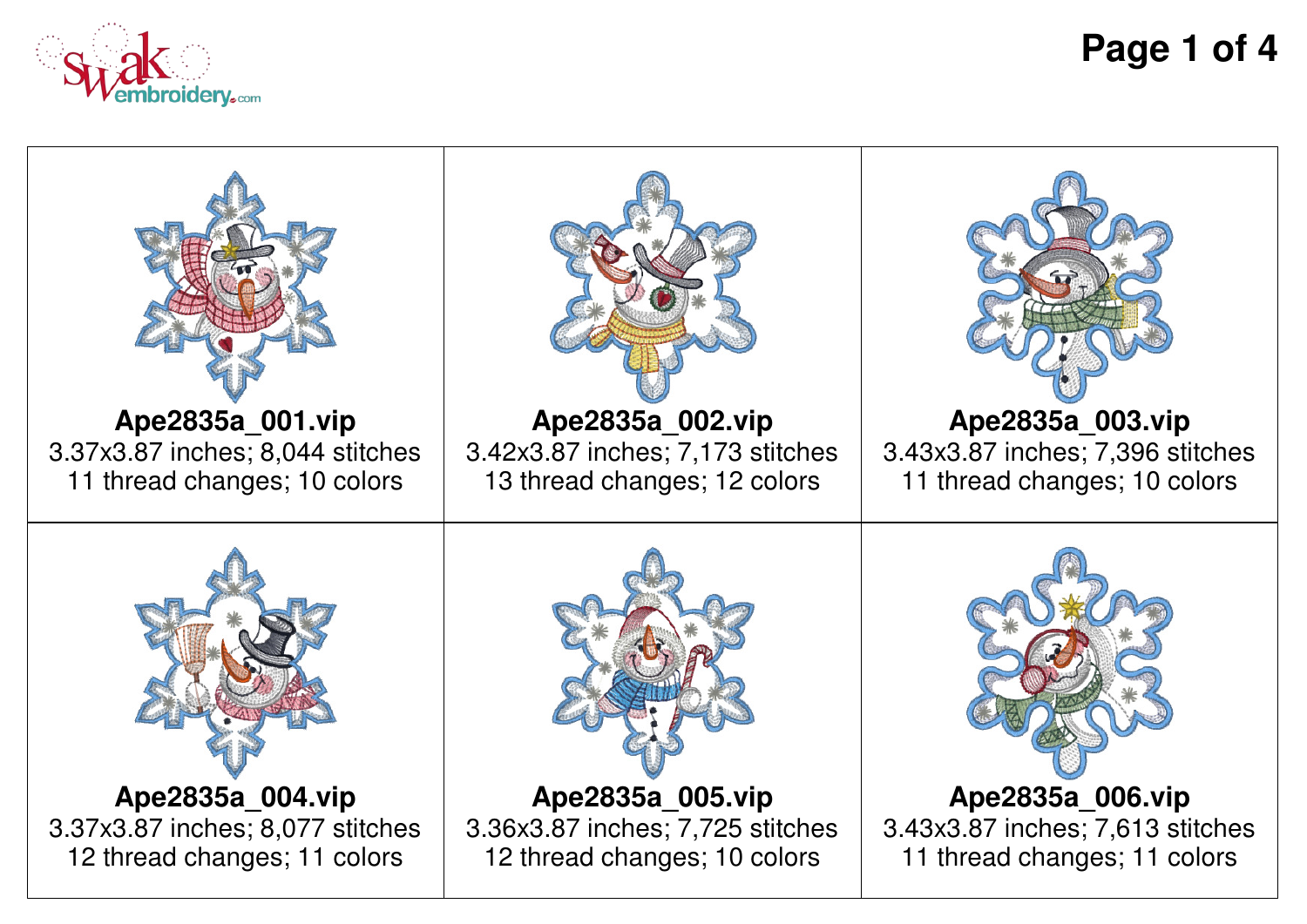**Page 2 of 4**

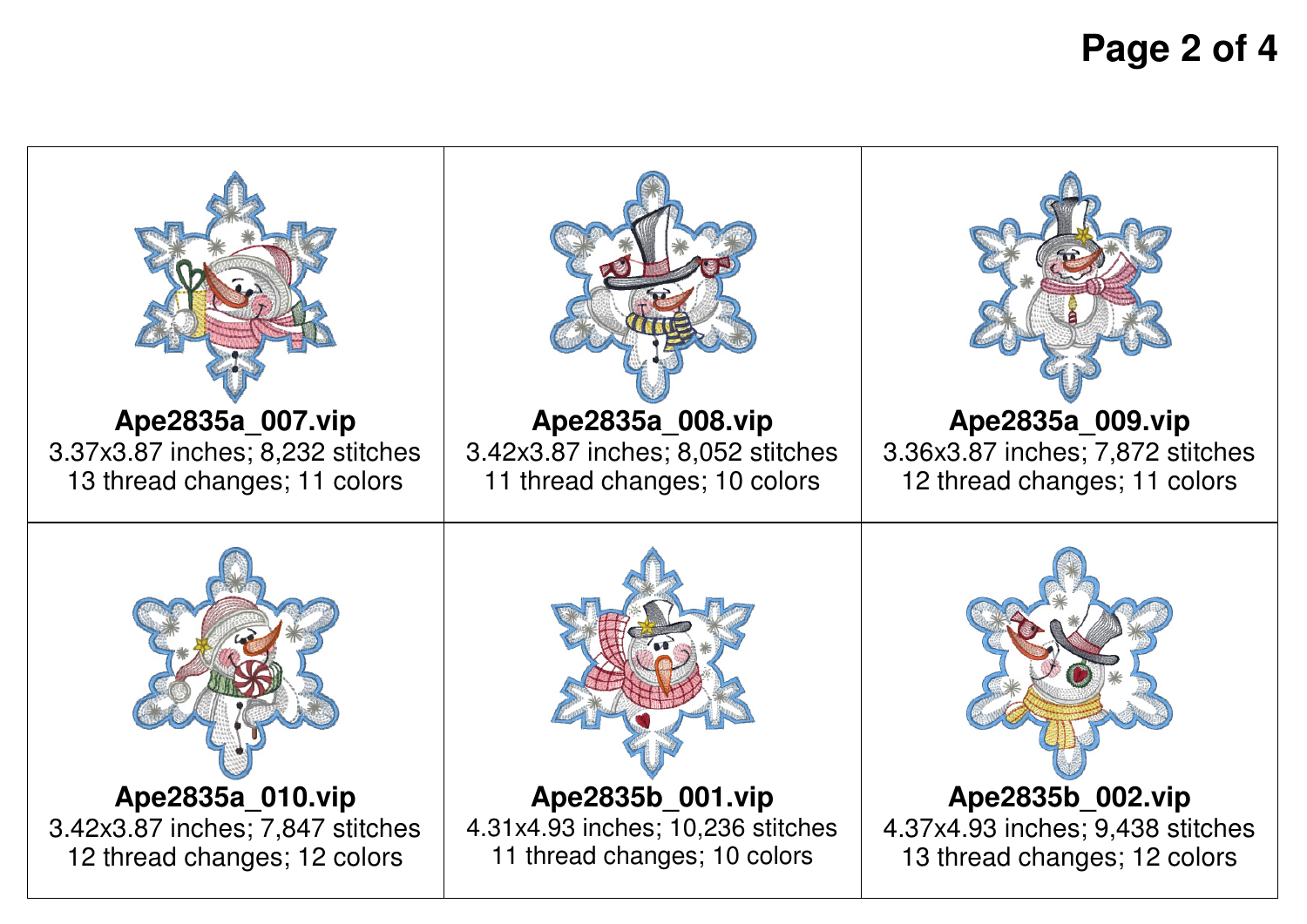**Page 3 of 4**